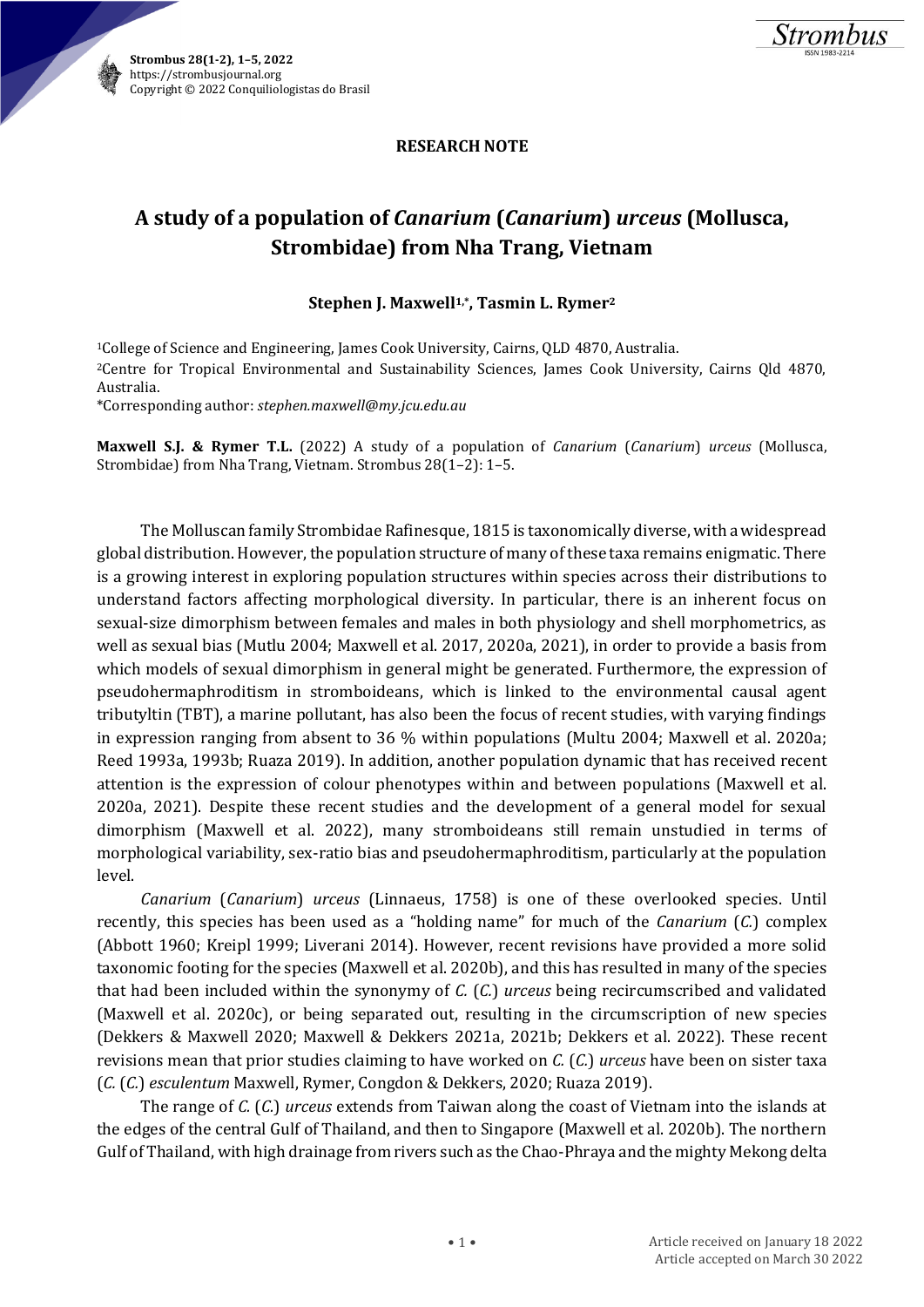system, is a biozone with freshwater inflows that affects sea temperatures and variations in salinity and is not suitable for this species.

This paper has four aims to inform on the population characteristics of *C.* (*C.*) *urceus* from Nha Trang, Khánh Hòa Province, Vietnam. First, we assessed sexual dimorphism in axial shell length, which has been explored in other stromboideans (Maxwell et al. 2020a, 2021). Second, we assessed whether there was a sex-ratio bias, a phenomenon variable in this family (Maxwell et al. 2017, 2020a, 2021). Third, we determined the ratio of aperture colour morphology between different colour forms, which is largely unexplored in most stromboideans (Maxwell et al. 2020a). Fourth, we assessed whether there was evidence of pseudohermaphroditism in this species, which provides an indication of potential environmental pollution (Maxwell et al. 2020a).

In March 2021, we contracted local shell dealers to obtain a sample of *C.* (*C.*) *urceus* from one fisherman from Nha Trang, Khánh Hòa Province, Vietnam (12°11ʹN 109°14ʹE; Fig. 1). *C.* (*C.*) *urceus* are collected regularly for domestic consumption and sold at local markets as "Ốc nhảy môi đen". The markets of Nha Trang are supplied with fresh seafood from the nearby islands, making the identification of the exact collection site of the material impossible. Therefore, we only purchased samples off one boat, which also avoids the mixing of samples from other locations on sales tables in the markets. After collection, specimens were placed in alcohol and shipped to James Cook University, Cairns, Australia, following the required customs approvals and clearances.

Once in Australia, conformation of the identity of studied material was carried out using the type of *C.* (*C.*) *urceus* (Maxwell et al. 2020b) and comparing the material with the types of that species sister taxa (Maxwell et al. 2020c; Dekkers & Maxwell 2020; Maxwell & Dekkers 2021a, 2021b; Dekkers et al. 2022). Once the identity was confirmed, specimens were sorted, and the animals were removed from the shells. Adult specimens can be differentiated from juveniles by the terminal growth at maturity represented by the shell characteristics of a thickened outer lip, colouration of the aperture, and the development of a columella callous. The following information was then documented for each specimen: total axial length, colouration of the aperture, sex (presence of a verge indicated a male, presence of an oviduct indicated a female) and presence or absence of pseudohermaphroditism (recognised by the presence of a deformed vestigial verge on females (Reed 1993a, 1995). Shells were catalogued into the Stephen Maxwell Collection (SMC) for future reference.

The SPLUS v 2007 (Insightment Corp.) package was used to undertake statistical analyses. Size statistics (mean ± SE) were calculated and the maximum and minimum of each sex noted. Significant differences in body size between the sexes were tested using an independent-sample t-test. The sex ratio was tested using an exact binominal test with a hypothesised proportion of 0.5. The ratio of aperture colours was calculated as a percentage of the total sample, and the presence of pseudohermaphroditism was simply recorded as either present or absent.

The sample contained only adults (total:  $n = 37$ ; females:  $n = 22$ ; males:  $n = 15$ ; dead:  $n = 5$ ). Females were significantly larger than males ( $t_{2,35}$  = 3.14,  $p = 0.0034$ ; females = 40.83 ± 0.51 mm, maximum =  $43.47$  mm, minimum =  $36.84$  mm; males =  $38.12 \pm 0.73$  mm, maximum =  $41.11$  mm, minimum = 34.09 mm). More females were collected than males (1:0.68), but this difference was not statistically significant ( $p = 0.1755$ ;  $\alpha = 0.95$ ). All individuals in the sample presented a black aperture. There was no evidence of pseudohermaphroditism in visible genitalia.

As for other populations of stromboideans (Abbott 1949, 1960; Reed 1993a; Mutlu 2004; Maxwell et al. 2017, 2020a), we also found sexual size dimorphism in the axial length of the shell in this population, with females being statistically larger than males. Sexual size dimorphism in favour of females is a symplesiomorphic state in stromboideans, with the expression of this phenomenon established in fossil taxa (Geary & Allmon 1990).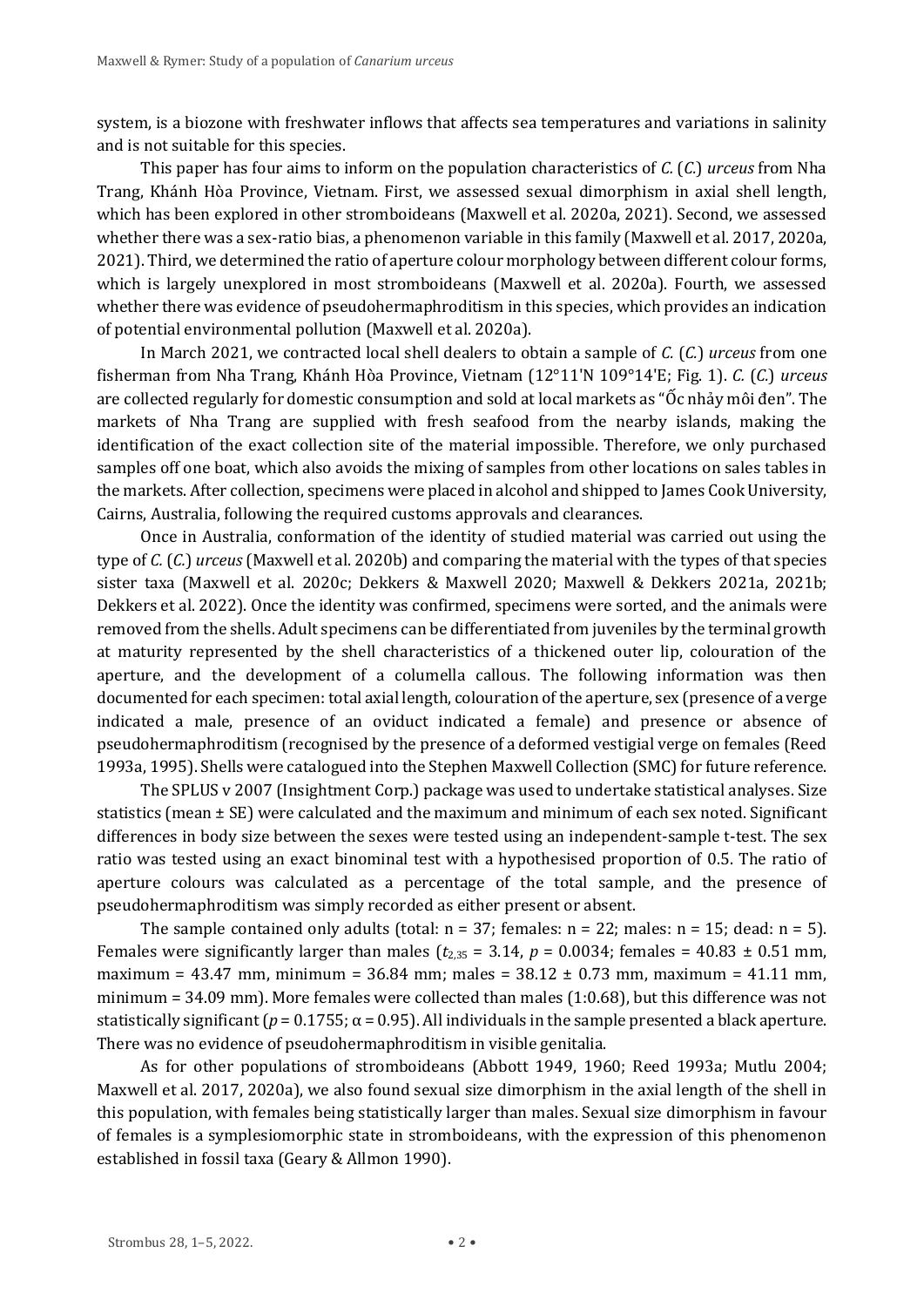

**Figure 1**. Nha Trang, Khánh Hòa Province, Vietnam, and a sample of the *Canarium* (*Canarium*) *urceus* (Linné, 1758) collected. Image modified from Google Earth, accessed August 2021. **A.** Female, 42 mm (SMC 19.009a). **B.** Male, 39 mm (SMC 19.009a). **C.** Female, 43 mm (SMC 19.009c).

There was a no significant sex ratio bias in this population, although more females were observed in the sample. There is often a level of non-significant sex ratio bias in stromboidean samples (Maxwell et al. 2020a). The determination and expression of sex ratio bias in stromboidean populations is affected by the type of clustering that the sample is drawn from (Brownell 1977; Catterall & Poiner 1983; Maxwell 2017). While there were no juveniles in the sample, the lack of information on mating pairs makes the type of adult cluster impossible to discern.

All specimens presented a black columella and aperture, which contrasts other members of *Canarium* that only intermittently express this phenotype. In particular, *C. (C.) anatellum* (Duclos, 1844) from Indonesia, and *C. (C.) esculentum* and *C.* (*Elegantum*) *radians* (Duclos, 1844) from the Philippines all have atypical specimens within their populations that exhibit the dark colouration of the columella and aperture (Kreipl et al. 1999; Raven 2002; Liverani 2014). There are three possible causes of this colour anomaly in this population. Firstly, it may simply be a consequence of a lag in divergence and complete morphological differentiation (Baum et al. 2009). Secondly, the trait has become fixed within the population (Baum et al. 2009). Thirdly, the interconnectivity of bioregions means that genetic exchange seeds surrounding species populations through hybridisation (Delgado et al. 2006; Paris et al. 2006, 2008), which is not uncommon in the stromboideans (Maxwell et al.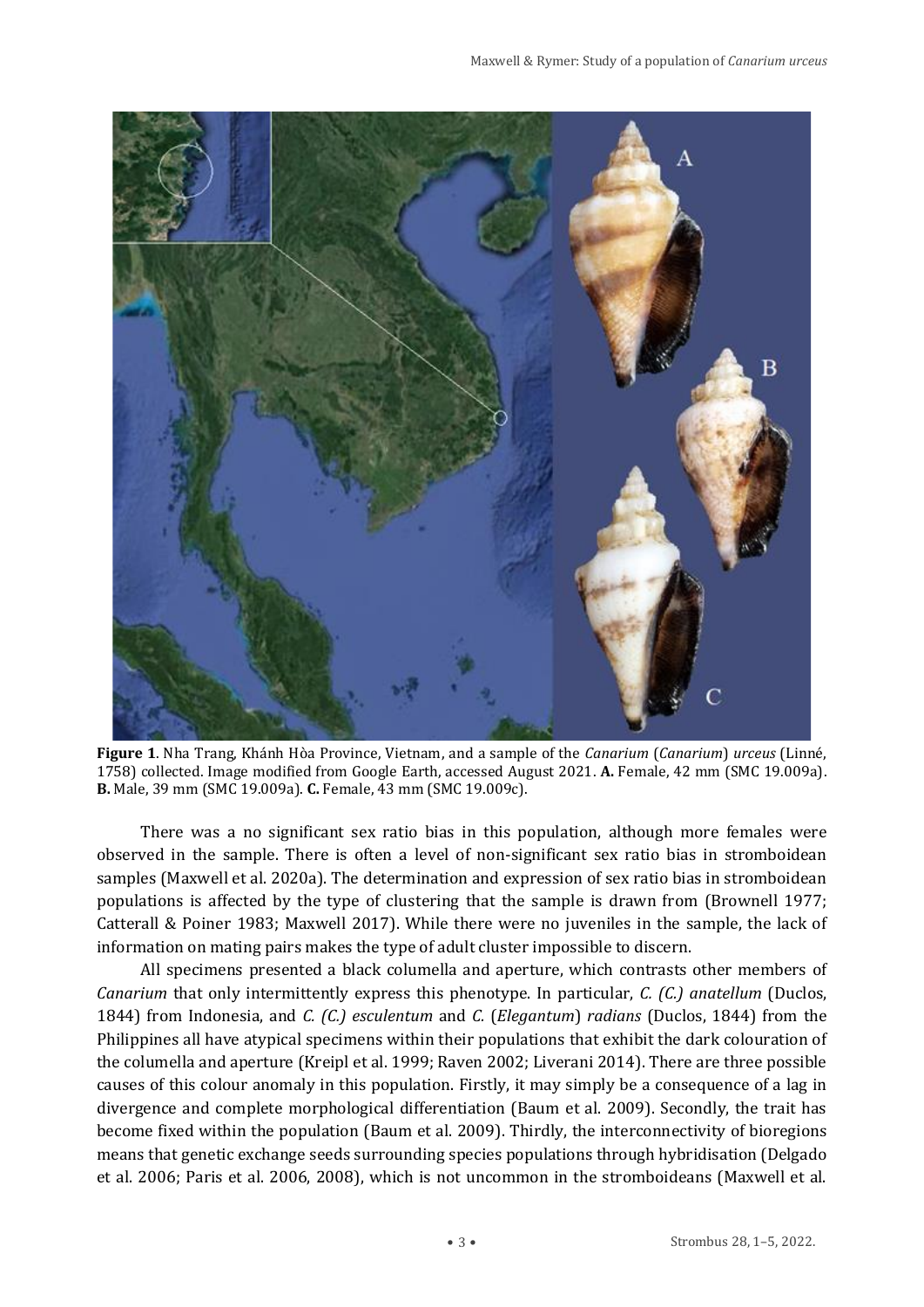2019). More re-search is needed to establish which of these three hypotheses best explains the expression of this morphological colour trait.

There is a high degree of variability in the expression of pseudohermaphroditism in the stromboideans, with no evidence found in the target species. This contrasts with studies on its sister taxon *C. (C.) esculentum* (Ruaza 2019). There are three reasons why pseudohermaphroditism was not detected (Maxwell et al. 2020a): the causal agent TBT is absent; the relatively small sample size could indicate that specimens were missed, particularly if pseudohermaphroditism is rare; or pseudohermaphroditism is genuinely absent in this population. We suggest that pseudohermpaphroditism does not occur in this population. Typically, individuals exhibiting pseudohermaphroditism are larger than normal females (Reed 1993a; Cardenas et al. 2005), but we did not observe any larger female outliers, nor did we observe any vestigial penile structures on the bodies of females.

Here, we provide further insights into the population dynamics of *C.* (*C.*) *urceus* and support that stromboideans are sexually dimorphic, with females being larger than males. As for other studies on this species, we found no significant sex ratio bias in favour of either sex, although we found marginally more females in the sample. Unlike other populations of *C.* (*C.*) *urceus* that exhibit a black aperture in some specimens, all individuals in the sample exhibited the black aperture colouration. No pseudohermaphroditism was observed, indicating that the presence of this phenomenon is likely highly variable between stromboidean populations, and may generally be rare over-all. This study adds to the growing body of literature illustrating the considerable morphological diversity of *C.* (*C.*) *urceus* in particular, and stromboidean molluscs more broadly.

## **REFERENCES**

**Abbott R.T.** (1949) Sexual dimorphism in Indo-Pacific Strombus. *The Nautilus* 63: 58–61.

**Abbott R.T.** (1960) The genus Strombus in the Indo-Pacific. *Indo-Pacific Mollusca* 1: 33–146.

**Abbott R.T.** (1961) The genus Lambis in the Indo-Pacific. *Indo-Pacific Mollusca* 1: 147–174.

- **Baum B.R., Edwards T., Johnson D.A.** (2009) Phylogenetic relationships among diploid *Aegilops* species inferred from 5S rDNA units. *Molecular Phylogenetics and Evolution* 53: 34–44.
- **Brownell W.N.** (1977) Reproduction, laboratory culture, and growth of *Strombus gigas*, *S. costatus* and *S. pugilis* in Los Roques, Venezuela. *Bulletin of Marine Science* 27: 668–680.
- **Cardenas E.B., Aldana Aranda D., Olivares G.M.** (2005) Gonad development and reproductive pattern of fighting conch *Strombus pugilis* (Lineé, 1758) (Gastropoda, Prosobrachia) from Campeche, Mexico. *Journal of Shellfish Research* 24: 1127–1133.
- **Catterall C.P. & Poiner I.R.** (1983) Age- and sex-dependent patterns of aggregation in the subtropical gastropod *Strombus luhuanus*. *Marine Biology* 77: 171–182.
- **Dekkers A.M. & Maxwell S.J.** (2020) Studies in *Canarium urceus* (Linnaeus, 1758) Part 3: new species from the western Pacific (Gastropoda: Neostromboidae: Strombidae). *The Festivus* 52: 345- 358.
- **Dekkers A.M., Dekker H., Maxwell S.J.** (2022) Studies in *Canarium urceus* (Linnaeus, 1758) Part 6: a new *Canarium* species from the Andaman Sea (Gastropoda: Neostrombidae: Strombidae). *The Festivus* 54: 29–35.
- **Delgado G.A., Glazer R.A., Hawtof D. Aldana Aranda, Rodríguez-Gil L.A., de Jesús-Navarrete A.** (2006) Do queen conch (*Strombus gigas*) larvae recruiting to the Florida Keys originate from upstream sources? Evidence from plankton and drifter studies. Proceedings of a Special Symposium, 59th Annual Meeting of the Gulf and Caribbean Fisheries Institute, Belize City. Pp. 9– 11.
- **Geary D.H. & Allmon W.D.** (1990) Biological and physical contributions to the accumulation of strombid gastropods in a Pliocene shell bed. *Palaios* 5: 259–272.